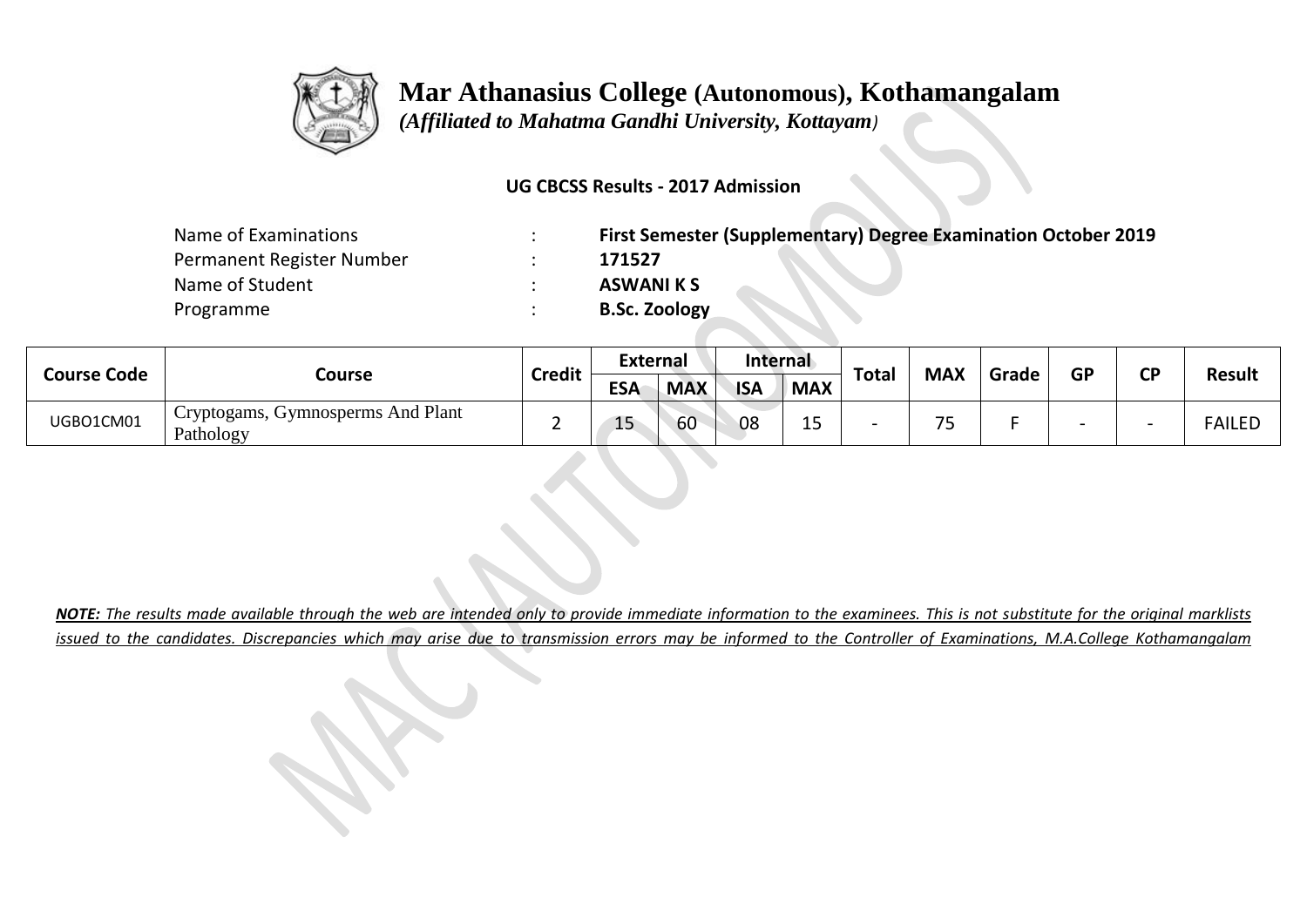

 *(Affiliated to Mahatma Gandhi University, Kottayam)*

#### **UG CBCSS Results - 2017 Admission**

| Name of Examinations      | First Semester (Supplementary) Degree Examination October 2019 |
|---------------------------|----------------------------------------------------------------|
| Permanent Register Number | 171528                                                         |
| Name of Student           | <b>ATHULRAJ C R</b>                                            |
| Programme                 | <b>B.Sc. Zoology</b>                                           |

| <b>Course Code</b> |                                                   | <b>Credit</b> | <b>External</b> |            | <b>Internal</b> |            |           |            | Grade |           | ΓD |               |
|--------------------|---------------------------------------------------|---------------|-----------------|------------|-----------------|------------|-----------|------------|-------|-----------|----|---------------|
|                    | Course                                            |               | <b>ESA</b>      | <b>MAX</b> | <b>ISA</b>      | <b>MAX</b> | Total     | <b>MAX</b> |       | <b>GP</b> |    | <b>Result</b> |
| UGCH1CM01          | <b>Basic Theoretical And Analytical Chemistry</b> |               | 07              | 60         | 06              | ر _        | -         | フロ         |       |           |    | <b>FAILED</b> |
| UGBO1CM01          | ' Cryptogams, Gymnosperms And Plant<br>Pathology  |               | 21              | 60         | 06              | ∸~         | っっ<br>، ے | フロ         |       |           |    | <b>PASSED</b> |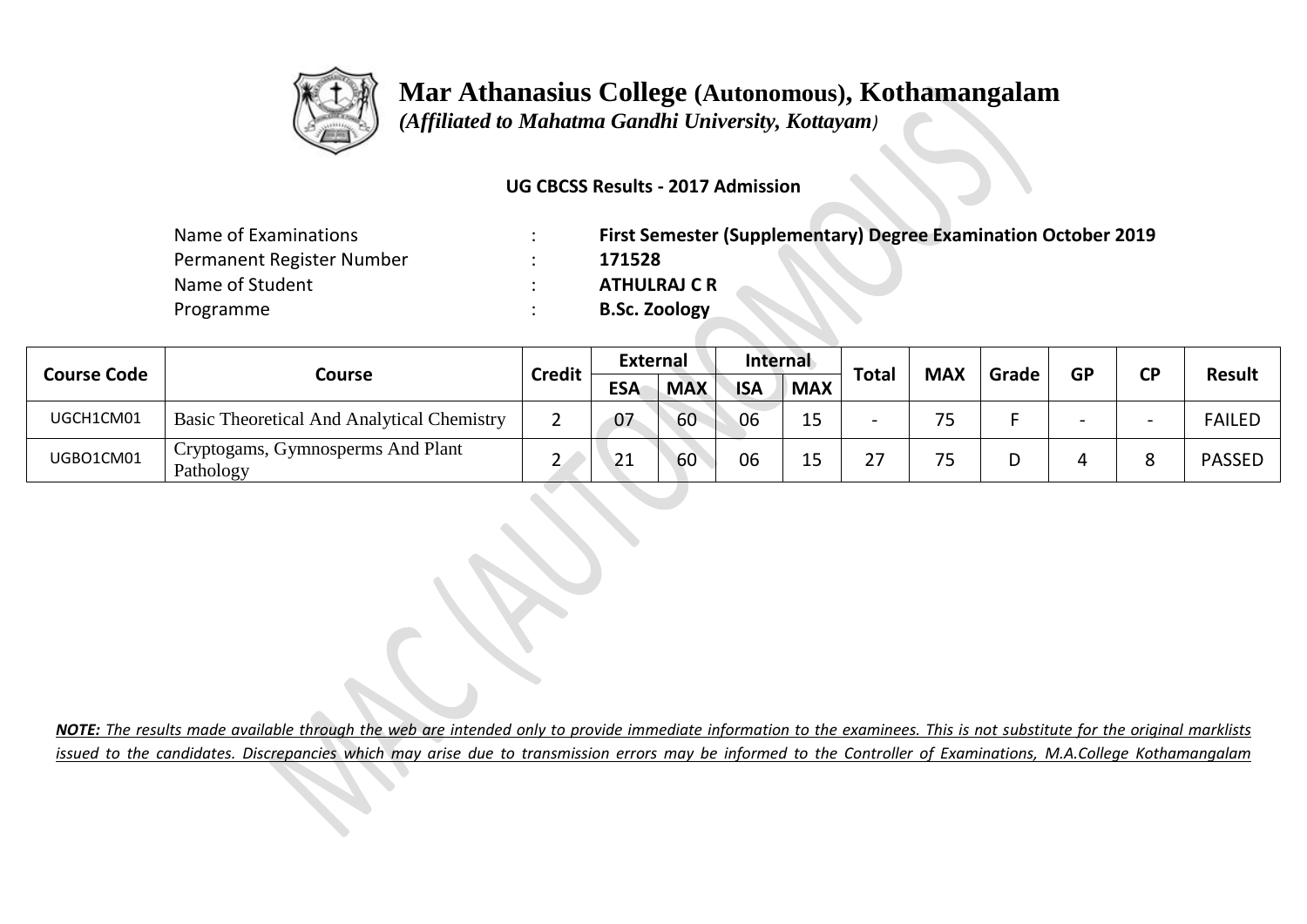

 *(Affiliated to Mahatma Gandhi University, Kottayam)*

#### **UG CBCSS Results - 2017 Admission**

| Name of Examinations      | First Semester (Supplementary) Degree Examination October 2019 |
|---------------------------|----------------------------------------------------------------|
| Permanent Register Number | 171537                                                         |
| Name of Student           | <b>ANTONY ANIL</b>                                             |
| Programme                 | <b>B.Sc. Zoology</b>                                           |

| <b>Course Code</b> |                                                             |               | <b>External</b> |            | Internal   |                                     |              |                          | <b>MAX</b><br>GP<br>Grade | ΓD |    |               |
|--------------------|-------------------------------------------------------------|---------------|-----------------|------------|------------|-------------------------------------|--------------|--------------------------|---------------------------|----|----|---------------|
|                    | Course                                                      | <b>Credit</b> | <b>ESA</b>      | <b>MAX</b> | <b>ISA</b> | <b>MAX</b>                          | <b>Total</b> |                          |                           |    |    | <b>Result</b> |
| UGBO1CM01          | <sup>1</sup> Cryptogams, Gymnosperms And Plant<br>Pathology | -             | 32              | 60         | 09         | $\overline{A}$ $\overline{C}$<br>-- | 41           | $\overline{\phantom{a}}$ |                           |    | 10 | <b>PASSED</b> |